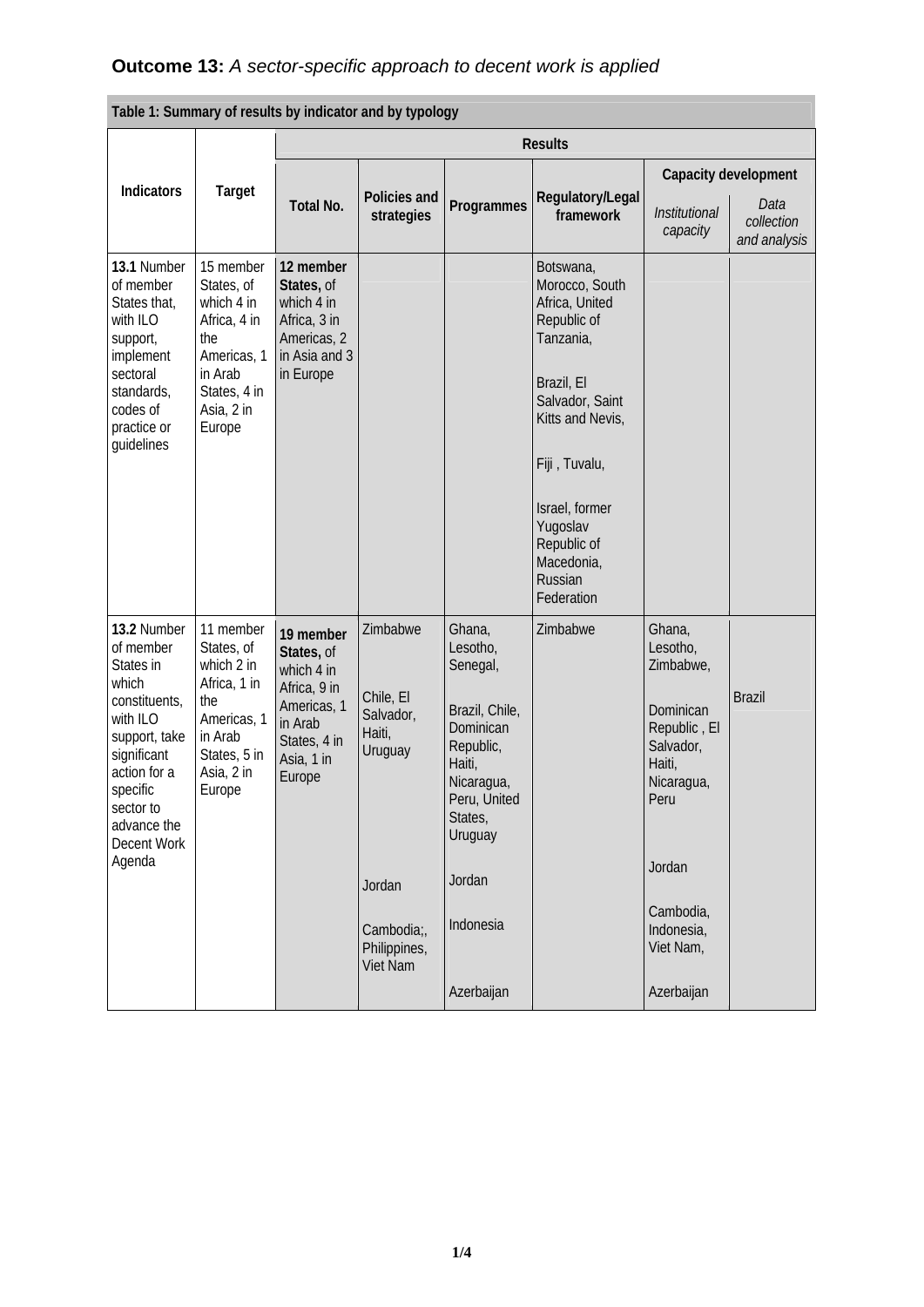| Table 2: ILO results chain: Country examples |                                                                                                                                                                                                                                                                                                                                                                                                                                                                                                                                                                                                                                                                                                                                                                                                                                                                                                                                                                    |                                                                                                                                                                                                                                                                                                                                                                                                                                                                                                                                                            |                     |  |
|----------------------------------------------|--------------------------------------------------------------------------------------------------------------------------------------------------------------------------------------------------------------------------------------------------------------------------------------------------------------------------------------------------------------------------------------------------------------------------------------------------------------------------------------------------------------------------------------------------------------------------------------------------------------------------------------------------------------------------------------------------------------------------------------------------------------------------------------------------------------------------------------------------------------------------------------------------------------------------------------------------------------------|------------------------------------------------------------------------------------------------------------------------------------------------------------------------------------------------------------------------------------------------------------------------------------------------------------------------------------------------------------------------------------------------------------------------------------------------------------------------------------------------------------------------------------------------------------|---------------------|--|
| Country                                      | ILO contribution (outputs delivered by the Office)                                                                                                                                                                                                                                                                                                                                                                                                                                                                                                                                                                                                                                                                                                                                                                                                                                                                                                                 | Results (action taken by the country)                                                                                                                                                                                                                                                                                                                                                                                                                                                                                                                      | Gender-<br>specific |  |
| Botswana                                     | In line with the Labour Relations (Public Service)<br>Convention, 1978 (N° 151), ratified by Botswana in<br>1997, the Office has been providing technical<br>assistance to the national constituents for reviewing<br>and improving labour relations in the public service.<br>Particular focus has been placed on strengthening<br>and dispute<br>collective<br>bargaining<br>resolution<br>mechanism.<br>Following the 2008 Public Service Act, the Office<br>assisted the operationalization of Public Service<br>Bargaining Council (PSBC) in June 2012. It also<br>provided training for members of the PSBC on<br>mediation and arbitration skills within the public<br>sector, 40% of the participants being women. The<br>Office provided technical support in the drafting rules<br>and negotiation procedures for the PSBC. A model<br>text for regulations for collective bargaining and<br>dispute resolutions was drafted and adopted by the<br>PSBC. | The Public Service Bargaining Council (PSBC) was<br>set up in June 2012 and had its first General Annual<br>meeting in October 2012. PSBC's procedures on<br>negotiations and meetings as well as on dispute<br>resolution were adopted in 2013, according to<br>international labour standards. Capacity of its<br>members to engage in mutual gains negotiations has<br>been enhanced, with technical assistance from the<br>ILO. As a result, two rounds of negotiations were<br>carried out without adverse industrial action.                         | ✓                   |  |
|                                              | Under a South-South Cooperation initiative, the<br>Office organized a study visit for PSBC members to<br>the South African Public Service Coordinating<br>Bargaining Council in May 2013. Participants<br>exchanged experiences and learned good practices<br>in collective bargaining, dispute resolution and public<br>service labour relations system in South Africa.                                                                                                                                                                                                                                                                                                                                                                                                                                                                                                                                                                                          |                                                                                                                                                                                                                                                                                                                                                                                                                                                                                                                                                            |                     |  |
| Haiti                                        | Following<br>a course on International<br>Labour<br>Standards, the ILO, through Better Work Haiti helped<br>employer and union representatives to develop an<br>agreement of principle for a Round Table for Social<br>Dialogue in the garment sector. Capacity of 149<br>employer and union representative in the Round<br>Table was built through training on key issues<br>including negotiations skills, ILS and conflict<br>resolution. The ILO facilitated five Round Table<br>meetings and provided expert input for the<br>formulation of an official MoU for the Round Table.                                                                                                                                                                                                                                                                                                                                                                             | Employer and union representatives have formed an<br>unprecedented sectoral Round Table for Social<br>Dialogue to strengthen industrial relations and<br>address issues related to working conditions and<br>competitiveness of the Haitian apparel industry.                                                                                                                                                                                                                                                                                              |                     |  |
| Jordan                                       | Better Work Jordan helped 29 garment factories to<br>set up labour management committees to improve<br>working conditions through factory level social<br>dialogue. This created space to strengthen social<br>dialogue at the sectoral level. Workers and<br>employers' representatives in the garment sector<br>were trained on collective bargaining processes. ILO<br>experts supported the formulation of a collective<br>bargaining agreement for the Jordan Garment<br>Sector.                                                                                                                                                                                                                                                                                                                                                                                                                                                                              | Two apparel employers' associations and Jordan's<br>union of garment factory workers signed a collective<br>bargaining agreement that aims to ensure that the<br>interest of both workers and employers are met and<br>that both working conditions and productivity are<br>improved.                                                                                                                                                                                                                                                                      |                     |  |
| Zimbabwe                                     | In 2011, tripartite constituents, with ILO support,<br>agreed on a National Action Plan on Safety and<br>Health in Agriculture. The Plan takes into account the<br>provisions of the ILO's Safety and Health in<br>Agriculture Convention, 2001 (No. 184) and the<br>Code of Practice on OSH in Agriculture.<br>In 2012-13, the Office provided technical and<br>financial assistance for the establishment and<br>operation of OSH Agriculture Committees, including<br>the development of their guidelines. National<br>tripartite workshops and training courses were<br>organized and technical support was provided for the<br>development of an information package for the                                                                                                                                                                                                                                                                                  | Following the adoption of the National Action Plan on<br>Safety and Health in Agriculture in July 2011, tripartite<br>constituents approved a series of recommendations<br>on occupational safety and health in agriculture, using<br>the ILO Code of Practice:<br>promotion of OSH in agriculture, based on the ILO<br>sectoral conventions and tools;<br>review of the national agricultural sector policy<br>i,<br>and legislation and promote the ratification of<br>related conventions;<br>l,<br>promotion of OSH in commercial farms and<br>states; |                     |  |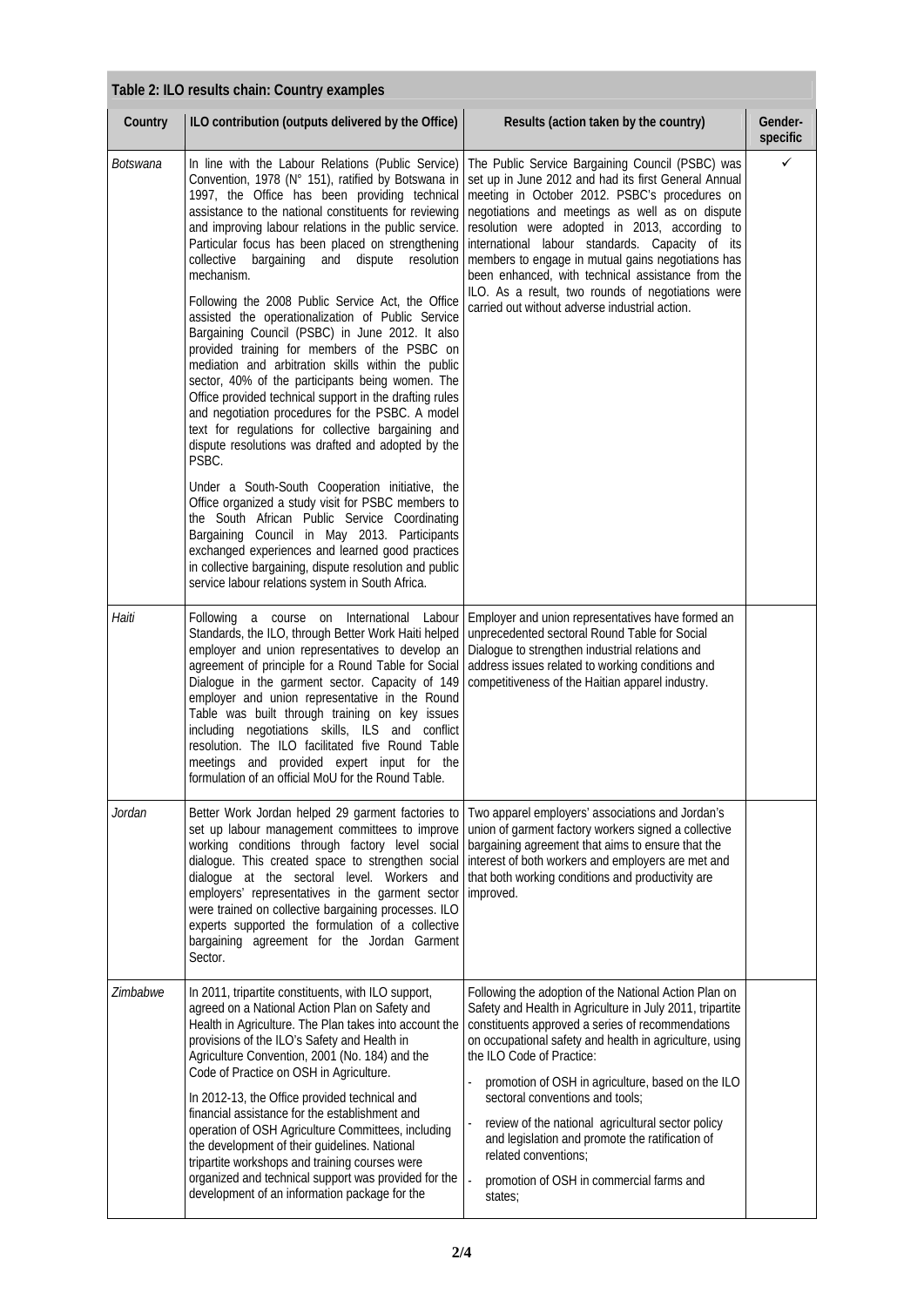| (No. 184) and Promotional Framework for<br>Occupational Safety and Health Convention, 2006<br>(No. 187) in preparation for their future ratification.<br>In addition, a conceptual framework and agenda for<br>urban and peri-urban agriculture in Zimbabwe was<br>developed. |  | agricultural sector, based on the Code.<br>In addition, a study on food security and<br>infrastructure in urban and peri-urban agriculture was<br>carried out. The study provided inputs for the design<br>of the ILO Labour issues in urban and peri-urban<br>agriculture: Information and Resource Guide for<br>further application in the country. | inclusion of OSH in training manuals and curricula<br>tailored to the agricultural sector.<br>The promotion of the ILO Code of Practice on OSH in<br>Agriculture complemented the efforts aimed at<br>reviewing of national and agricultural sector policy<br>and legislation on OSH. At the same time, it<br>integrates into the national law the provisions of the<br>Safety and Health in Agriculture Convention, 2001 |  |
|-------------------------------------------------------------------------------------------------------------------------------------------------------------------------------------------------------------------------------------------------------------------------------|--|-------------------------------------------------------------------------------------------------------------------------------------------------------------------------------------------------------------------------------------------------------------------------------------------------------------------------------------------------------|---------------------------------------------------------------------------------------------------------------------------------------------------------------------------------------------------------------------------------------------------------------------------------------------------------------------------------------------------------------------------------------------------------------------------|--|
|-------------------------------------------------------------------------------------------------------------------------------------------------------------------------------------------------------------------------------------------------------------------------------|--|-------------------------------------------------------------------------------------------------------------------------------------------------------------------------------------------------------------------------------------------------------------------------------------------------------------------------------------------------------|---------------------------------------------------------------------------------------------------------------------------------------------------------------------------------------------------------------------------------------------------------------------------------------------------------------------------------------------------------------------------------------------------------------------------|--|

## **Lessons learned**

In 2012-13, decent work at the sector-specific level was promoted through the development of more than 30 global and regional products, in accordance to the GB-approved Sectoral Activities Programme. Moreover, sectoral work was carried out in more than 50 Member States, with reportable results in 30 of them, some achieved in collaboration with other Outcomes (in particular 2, 8,15, 16, 18 and 19).

Notwithstanding the successful delivery of the 2012-13 Programme, the 2014-15 work-plan aims at enhancing the visibility and the impact of the sectoral approach to decent work. It focusses on larger programmes in a reduced number of target countries and on cross-sectoral collaboration. "Fewer, bigger, better" sectoral programmes with sufficient critical mass will be implemented on the basis of clear priority ranking criteria.

The two pre-existing governance structures have been fully aligned in accordance to the recommendations of the High-Level Evaluation of Outcome 13, which will enable the Office to respond effectively to sectoral constituents' needs at global and regional levels while delivering on DWCPs' outcomes. Additional efforts are required to mainstream the sectoral approach to decent work in the overall Office results-based framework and within the Areas of Critical Importance.

In addition, the ILO has responded to demands from national institutions to address broader weaknesses in labour market governance that are among the root causes of non-compliance in individual enterprises by generating in-depth knowledge on national labour law and its implementation in garment factories through a tripartite approach. The ILO will implement a pro-active strategy in the next biennium to leverage these opportunities.

Sectoral collaboration with other UN agencies and international organizations has continued to add critical value to the promotion of decent work at the sector specific level.

|                                           | Table 3: Summary of most significant outputs by typology                                                                                                                                                                                                                                                                                                                                                                                                                                                                                                                                                                                                                                                                                                                                                                                                                                                                                                                                                                                                                                                                                                                                                                                                                                                                                                                                                                                                                                                                                                                                                                                                                                                                                                                                                                                                      |
|-------------------------------------------|---------------------------------------------------------------------------------------------------------------------------------------------------------------------------------------------------------------------------------------------------------------------------------------------------------------------------------------------------------------------------------------------------------------------------------------------------------------------------------------------------------------------------------------------------------------------------------------------------------------------------------------------------------------------------------------------------------------------------------------------------------------------------------------------------------------------------------------------------------------------------------------------------------------------------------------------------------------------------------------------------------------------------------------------------------------------------------------------------------------------------------------------------------------------------------------------------------------------------------------------------------------------------------------------------------------------------------------------------------------------------------------------------------------------------------------------------------------------------------------------------------------------------------------------------------------------------------------------------------------------------------------------------------------------------------------------------------------------------------------------------------------------------------------------------------------------------------------------------------------|
| Knowledge generation and<br>dissemination | Sector-specific studies carried out to inform future policy and programme on key sector issues identified<br>previously by the tripartite constituents:<br>good practices on technical and vocational education and training;<br>(i)<br>general financial and employment trends in financial services in the Latin American Southern Cone;<br>(ii)<br>(iii)<br>employment relationships and impact on decent work in the media, culture and telecommunications<br>sectors;<br>impact and relevance of the Private Employment Agencies Convention, 1997 (No. 181);<br>(iv)<br>good practices on improving competitiveness of the textiles and clothing sector;<br>(v)<br>occupational safety and health in the shipbuilding industry;<br>(vi)<br>promotion of employment of women in the transport sector;<br>(vii)<br>(viii) living and working conditions in inland navigation in Europe.<br>Short-term indicators by economic activity in 60 countries are, for the first time, systematically collected by<br>ILO, with support from RBSA funds. They are made available to constituents and other stakeholders in the<br>STATISTIC's public web site: http://www.ilo.org/global/statistics-and-databases/WCMS_235069/lang-<br>-en/index.htm.<br>Under the Better Work Programme:<br>19 country level synthesis reports published, which inform stakeholders on workplace compliance<br>(i)<br>issues in garment factories that are in Better Work programmes.<br>10 discussion papers published and used to inform national and global policy, that present findings<br>(ii)<br>of studies on the impact of improved compliance on workers and businesses.<br>Labour law guide available for Indonesia, Jordan, Viet Nam and Cambodia that explains the<br>(iii)<br>provisions of the labour law and its regulations as they apply to the garment sector. |